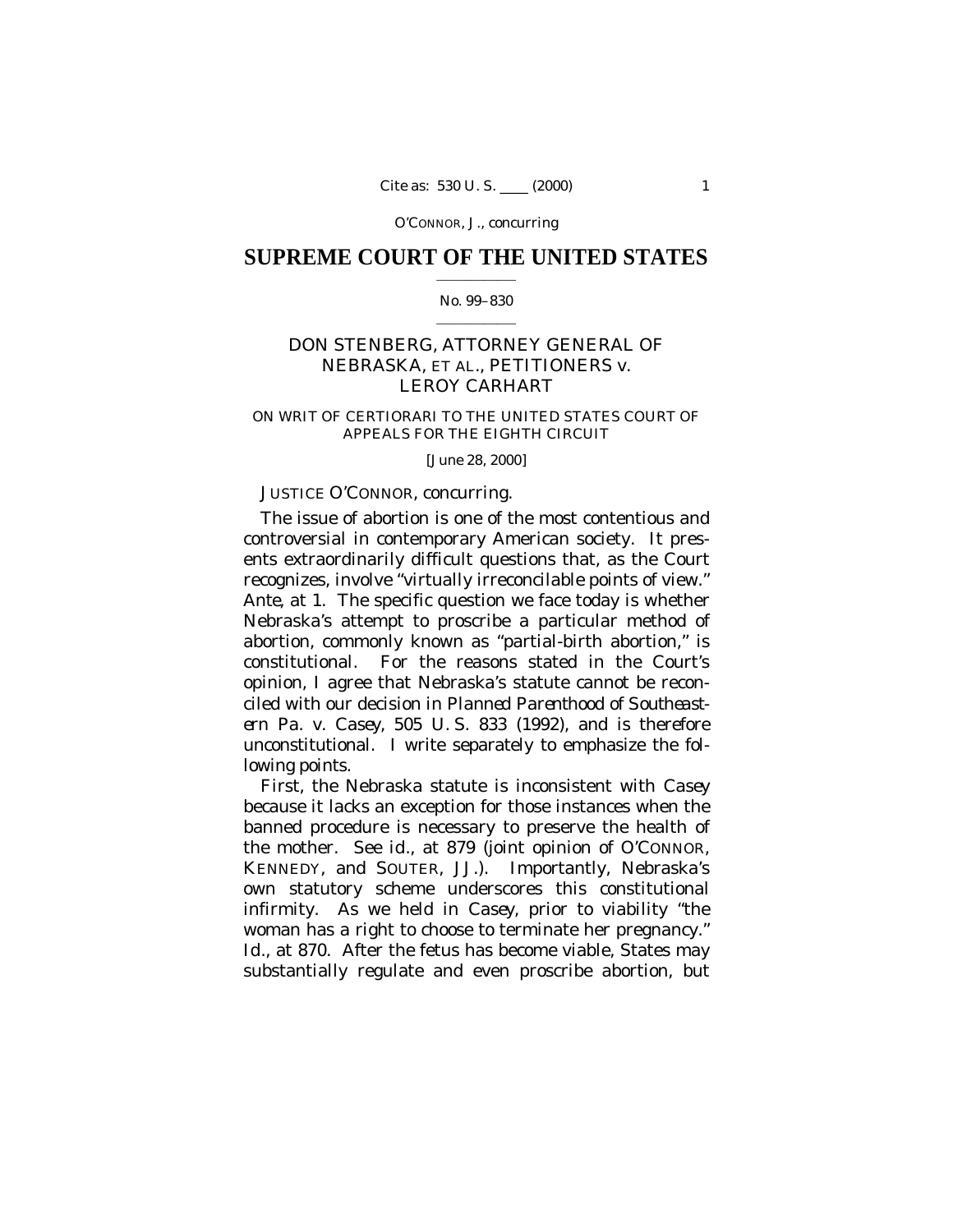any such regulation or proscription must contain an exception for instances "'where it is necessary, in appropriate medical judgment, for the preservation of the life or health of the mother.'" *Id.*, at 879 (quoting *Roe* v. *Wade,* 410 U. S. 113, 165 (1973)). Nebraska has recognized this constitutional limitation in its separate statute generally proscribing postviability abortions. See Neb. Rev. Stat. Ann. §28–329 (Supp. 1999). That statute provides that "[n]o abortion shall be performed after the time at which, in the sound medical judgment of the attending physician, the unborn child clearly appears to have reached viability, *except when necessary to preserve the life or health of the mother*." *Ibid.* (emphasis added). Because even a postviability proscription of abortion would be invalid absent a health exception, Nebraska's ban on previability partialbirth abortions, under the circumstances presented here, must include a health exception as well, since the State's interest in regulating abortions before viability is "considerably weaker" than after viability. *Ante*, at 11. The statute at issue here, however, only excepts those procedures "necessary to save the life of the mother whose life is endangered by a physical disorder, physical illness, or physical injury." Neb. Rev. Stat. Ann. §28–328(1) (Supp. 1999). This lack of a health exception necessarily renders the statute unconstitutional.

Contrary to the assertions of JUSTICE KENNEDY and JUSTICE THOMAS, the need for a health exception does not arise from "the individual views of Dr. Carhart and his supporters." *Post*, at 14 (KENNEDY, J*.*, dissenting); see also *post*, at 35–36 (THOMAS, J., dissenting). Rather, as the majority explains, where, as here, "a significant body of medical opinion believes a procedure may bring with it greater safety for some patients and explains the medical reasons supporting that view," *ante*, at 19, then Nebraska cannot say that the procedure will not, in some circumstances, be "necessary to preserve the life or health of the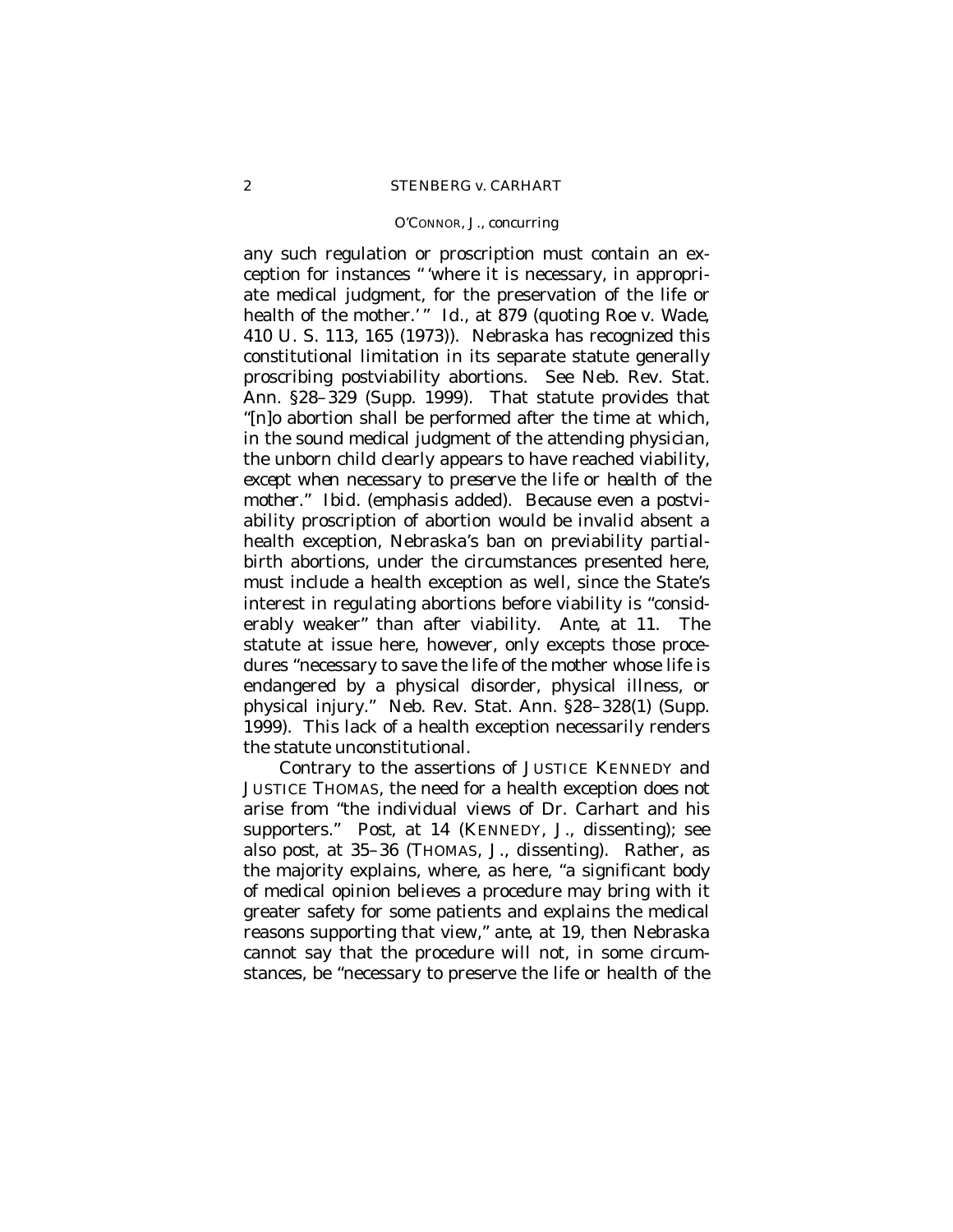mother." Accordingly, our precedent requires that the statute include a health exception.

Second, Nebraska's statute is unconstitutional on the alternative and independent ground that it imposes an undue burden on a woman's right to choose to terminate her pregnancy before viability. Nebraska's ban covers not just the dilation and extraction (D&X) procedure, but also the dilation and evacuation (D&E) procedure, "the most commonly used method for performing previability second trimester abortions." *Ante*, at 27. The statute defines the banned procedure as "deliberately and intentionally delivering into the vagina a living unborn child, *or a substantial portion thereof*, for the purpose of performing a procedure that the person performing such procedure knows will kill the unborn child and does kill the unborn child." Neb. Rev. Stat. Ann. §28–326(9) (Supp. 1999) (emphasis added). As the Court explains, the medical evidence establishes that the D&E procedure is included in this definition. Thus, it is not possible to interpret the statute's language as applying only to the D&X procedure. Moreover, it is significant that both the District Court and the Court of Appeals interpreted the statute as prohibiting abortions performed using the D&E method as well as the D&X method. See 192 F. 3d 1142, 1150 (CA8 1999); 11 F. Supp. 2d 1099, 1127–1131 (Neb. 1998). We have stated on several occasions that we ordinarily defer to the construction of a state statute given it by the lower federal courts unless such a construction amounts to plain error. See, *e.g., Bishop* v. *Wood,* 426 U. S. 341, 346 (1976) ("[T]his Court has accepted the interpretation of state law in which the District Court and the Court of Appeals have concurred even if an examination of the state-law issue without such guidance might have justified a different conclusion"); *The Tungus* v. *Skovgaard,* 358 U. S. 588, 596 (1959). Such deference is not unique to the abortion context, but applies generally to state statutes addressing all areas of the law.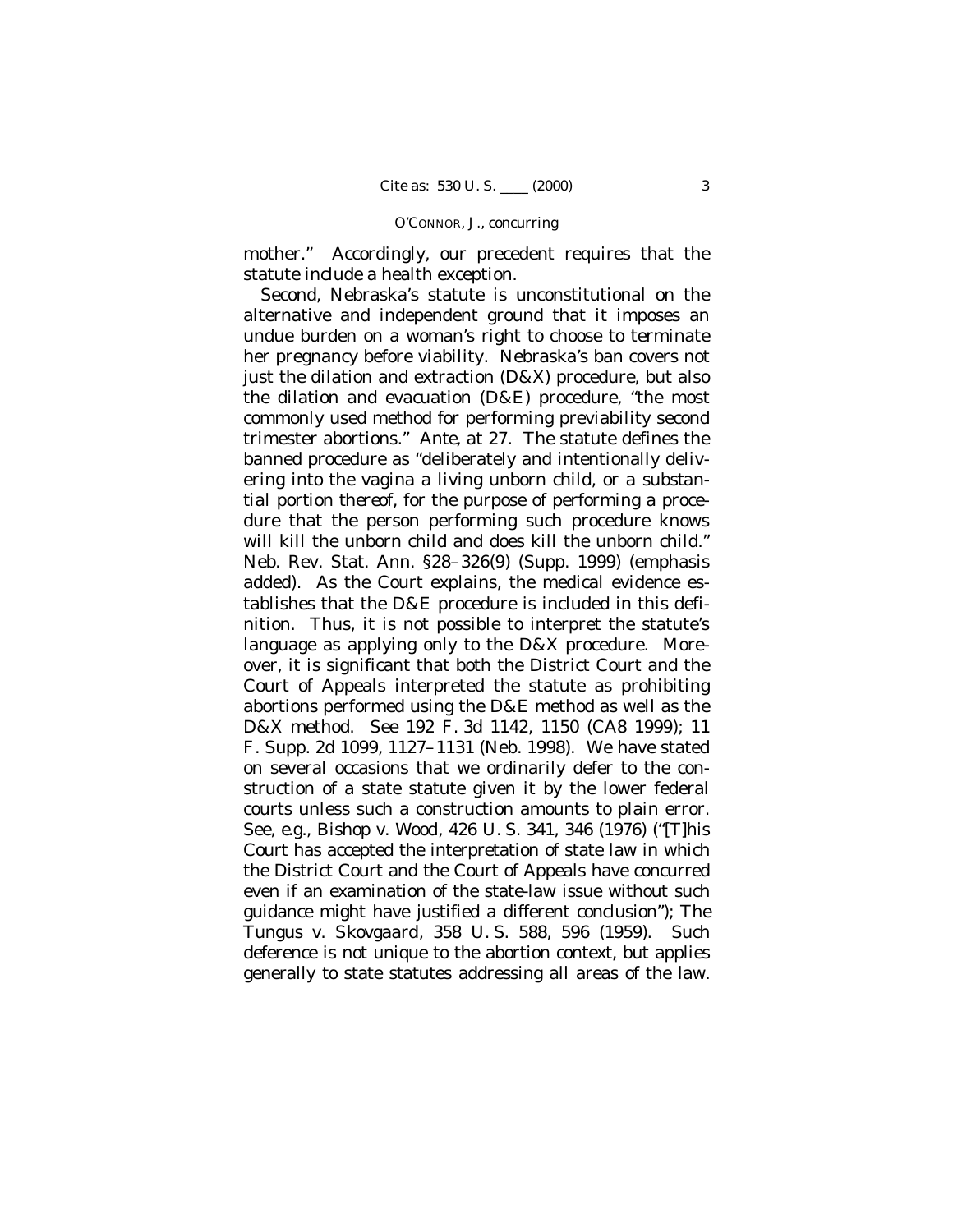See, *e.g.*, *UNUM Life Ins. Co. of America* v. *Ward,* 526 U. S. 358, 368 (1999) ("notice-prejudice" rule in state insurance law); *Brockett* v. *Spokane Arcades, Inc.,* 472 U. S. 491, 499 (1985) (moral nuisance law); *Runyon* v. *McCrary,* 427 U. S. 160, 181 (1976) (statute of limitations for personal injury actions); *Bishop* v. *Wood, supra*, at 346, n. 10 (city employment ordinance). Given this construction, the statute is impermissible. Indeed, Nebraska conceded at oral argument that "the State could not prohibit the D&E procedure." Tr. of Oral Arg. 10. By proscribing the most commonly used method for previability second trimester abortions, see *ante,* at 5, the statute creates a "substantial obstacle to a woman seeking an abortion," *Casey*, *supra*, at 884, and therefore imposes an undue burden on a woman's right to terminate her pregnancy prior to viability.

It is important to note that, unlike Nebraska, some other States have enacted statutes more narrowly tailored to proscribing the D&X procedure alone. Some of those statutes have done so by specifically excluding from their coverage the most common methods of abortion, such as the D&E and vacuum aspiration procedures. For example, the Kansas statute states that its ban does not apply to the "(A) [s]uction curettage abortion procedure; (B) suction aspiration abortion procedure; or (C) dilation and evacuation abortion procedure involving dismemberment of the fetus prior to removal from the body of the pregnant woman." Kan Stat. Ann. §65–6721(b)(2) (Supp. 1998). The Utah statute similarly provides that its prohibition "does not include the dilation and evacuation procedure involving dismemberment prior to removal, the suction curettage procedure, or the suction aspiration procedure for abortion." Utah Code Ann. §76–7–310.5(1)(a) (1999). Likewise, the Montana statute defines the banned procedure as one in which "(A) the living fetus is removed intact from the uterus until only the head remains in the uterus; (B) all or a part of the intracranial contents of the fetus